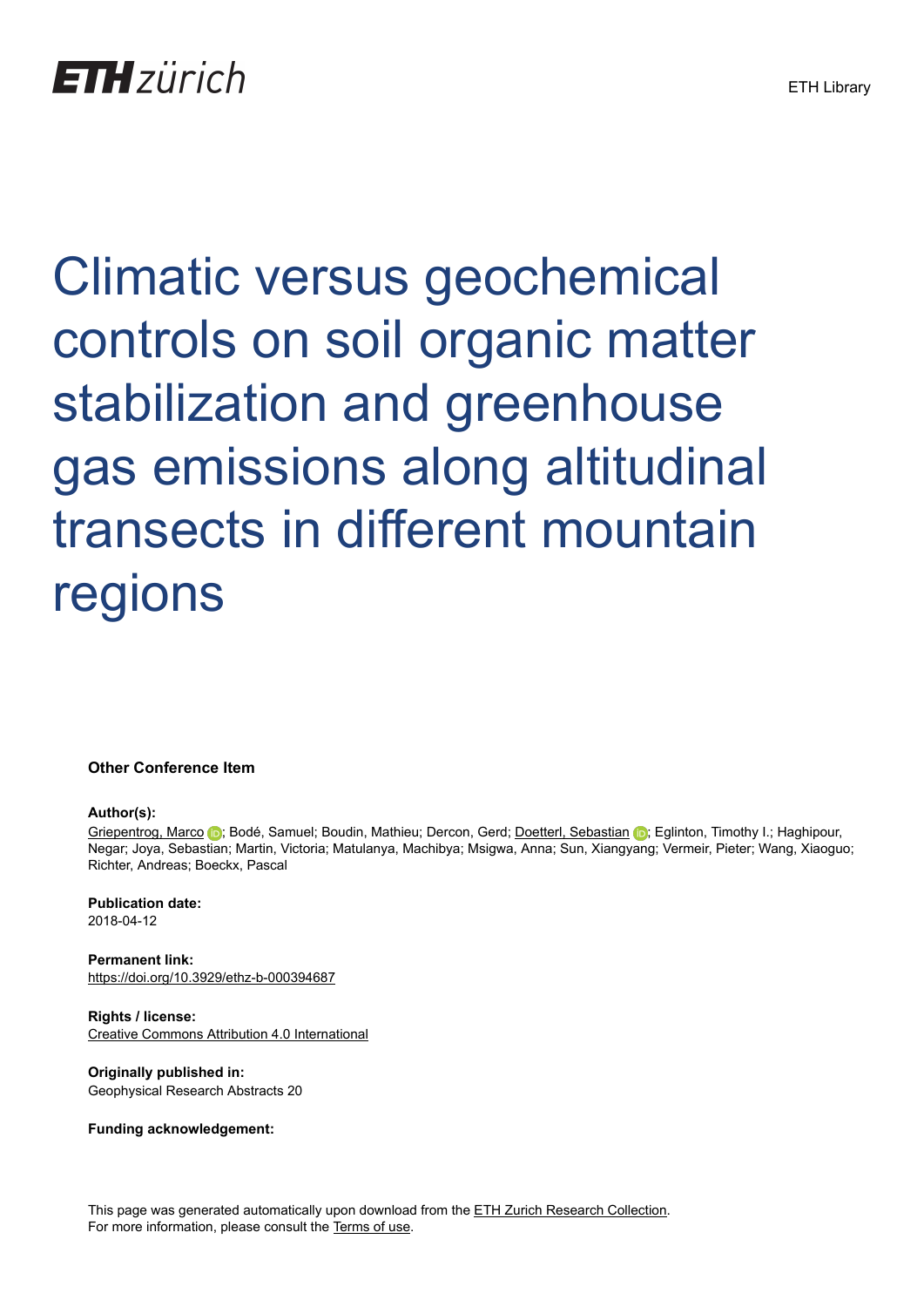174300 - Sources and proportions of modern and aged organic carbon eroded from soils under different land-use within catchments in Nepal – Insights from compound-specific 13C & 14C analysis and novel mixing models (SNF)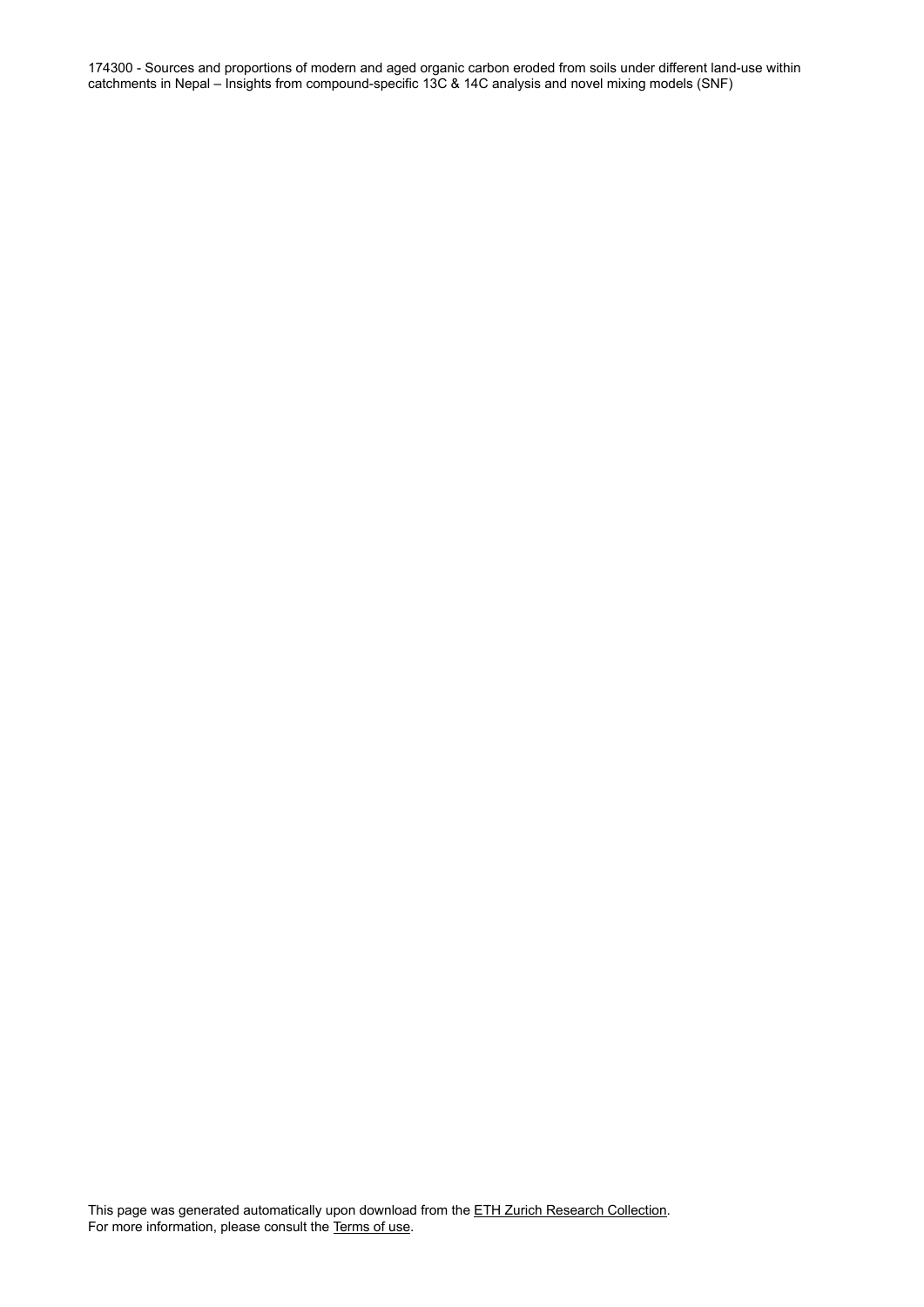

## Climatic versus geochemical controls on soil organic matter stabilization and greenhouse gas emissions along altitudinal transects in different mountain regions

Marco Griepentrog (1,2), Samuel Bodé (1), Mathieu Boudin (3), Gerd Dercon (4), Sebastian Doetterl (5), Timothy Eglinton (2), Negar Haghipour (2,6), Sebastian Joya (1), Victoria Martin (7), Machibya Matulanya (8), Anna Msigwa (9), Xiangyang Sun (10), Pieter Vermeir (11), Xiaoguo Wang (10), Andreas Richter (7), and Pascal Boeckx (1)

(1) Isotope Bioscience Laboratory (ISOFYS), Department of Green Chemistry and Technology, Ghent University, Coupure Links 653, 9000 Gent, Belgium (marco.griepentrog@erdw.ethz.ch), (2) Biogeoscience, Department of Earth Sciences, ETH Zurich, Sonneggstrasse 5, 8092 Zurich, Switzerland, (3) Royal Institute for Cultural Heritage (KIK-IRPA), Jubelpark 1, 1000 Brussels, Belgium, (4) Soil and Water Management & Crop Nutrition Laboratory, Joint FAO/IAEA Division of Nuclear Techniques in Food and Agriculture, Department of Nuclear Sciences and Applications, International Atomic Energy Agency (IAEA), PO Box 100, 1400 Vienna, Austria, (5) Water and Soil Resources, Department of Geography, University of Augsburg, Alter Postweg 118, 86159 Augsburg, Germany, (6) Laboratory of Ion Beam Physics, Department of Physics, ETH Zurich, Otto-Stern-Weg 5, 8093 Zurich, Switzerland, (7) Terrestrial Ecosystem Research, Department of Microbiology and Ecosystem Science, University of Vienna, Althanstrasse 14, 1090 Vienna, Austria, (8) Tanzania Atomic Energy Commission (TAEC), P.O. Box 743, Arusha, Tanzania, (9) Nelson Mandela African Institution of Science and Technology (NM-AIST), P.O. Box 447, Arusha, Tanzania, (10) Key Laboratory of Mountain Environment Change and Regulation, Institute of Mountain Hazards and Environment, Chinese Academy of Sciences, Renminnanlu Road 9, 610041 Chengdu, China, (11) Department of Applied Biosciences, Ghent University, Valentyn Vaerwyckweg 1, 9000 Gent, Belgium

Terrestrial ecosystems are strongly influenced by climate change and soils are key compartments of the global carbon (C) cycle in terms of their potential to store or release significant amounts of C. This study is part of the interregional IAEA Technical Cooperation Project INT5153 "Assessing the Impact of Climate Change and its Effects on Soil and Water Resources in Polar and Mountainous Regions" and aims to elucidate driving factors (climatic versus geochemical) of soil organic carbon (SOC) stabilization and greenhouse gas emissions along altitudinal transects in different mountain regions.

We present novel data from altitudinal transects of four different mountain regions (Zongo, Cordillera Real, Bolivia; Mount Kilimanjaro, Tanzania; Gongga, Hengduan Mountains, China; Rauris, Hohe Tauern, Austria). All altitudinal transects cover a wide range of natural ecosystems under different climatic (MAT, MAP) and soil geochemical parameters. Bulk soil samples (four field replicates per ecosystems) were subjected to a combination of aggregate and particle-size fractionation followed by organic C, total nitrogen (N), stable isotope  $(^{13}C, ^{15}N)$  and radiocarbon  $(^{14}C)$  analyses of all fractions. Bulk soils were further characterized for their texture, geochemistry (Na, K, Ca, Mg, CEC<sub>pot</sub>, Al, Fe, Mn, Si, pH), nutrient status (NH<sup>+</sup><sub>4</sub>, NO<sub>3</sub>, P<sub>tot</sub>) and incubated for 63 days to assess greenhouse gas emissions ( $CO_2$ ,  $CH_4$ , NO, N<sub>2</sub>O). Moreover, stable C isotope signatures of  $CO_2$  were determined to estimate potential sources of soil respiration (using Keeling plots).

Cumulative soil CO<sub>2</sub> emissions (in  $g_{CO2}$ -C $kg_{SOC}^{-1}$ ) were highest for the high altitude grassland and forest sites of Rauris (25.5-25.8) and lowest for the Kilimanjaro forests (4.8-6.9) as well as Bolivian high altitude grasslands (2.5-4.3). Soil CO<sub>2</sub> emissions were negatively correlated with SOC content (Pearson correlation coefficient  $r_p$ =-0.35, p=0.002), showing that soils with low SOC contents release the highest amount of  $CO<sub>2</sub>$  per soil C, possibly due to large fractions of unprotected SOC and thus low SOC stabilization.

Particulate organic matter (POM) and sand content were positively correlated with  $CO_2$  emissions ( $r_n$ =0.43,  $p \le 0.001$  and  $r_p = 0.57$ ,  $p \le 0.001$ , respectively) and negatively correlated with SOC content ( $r_p = 0.61$ ,  $p \le 0.001$ for sand content), showing that high amounts of POM and/or a sandy soil texture impede SOC storage and support  $CO<sub>2</sub>$  emissions. In contrast, microaggregates and clay minerals were negatively correlated with  $CO<sub>2</sub>$  emissions  $(r_p=0.45, p<0.001$  and  $r_p=0.51, p<0.001$ , respectively) and positively correlated with SOC content ( $r_p=0.84$ , p<0.001 for clay content), showing their importance for SOC stabilization.

Cation exchange capacity (CEC) was positively correlated with SOC content ( $r_p$ =0.93, p<0.001) and negatively correlated with  $CO_2$  emissions ( $r_p$ =-0.41, p<0.001). Oppositely, both Si content and the Si/Al ratio were negatively